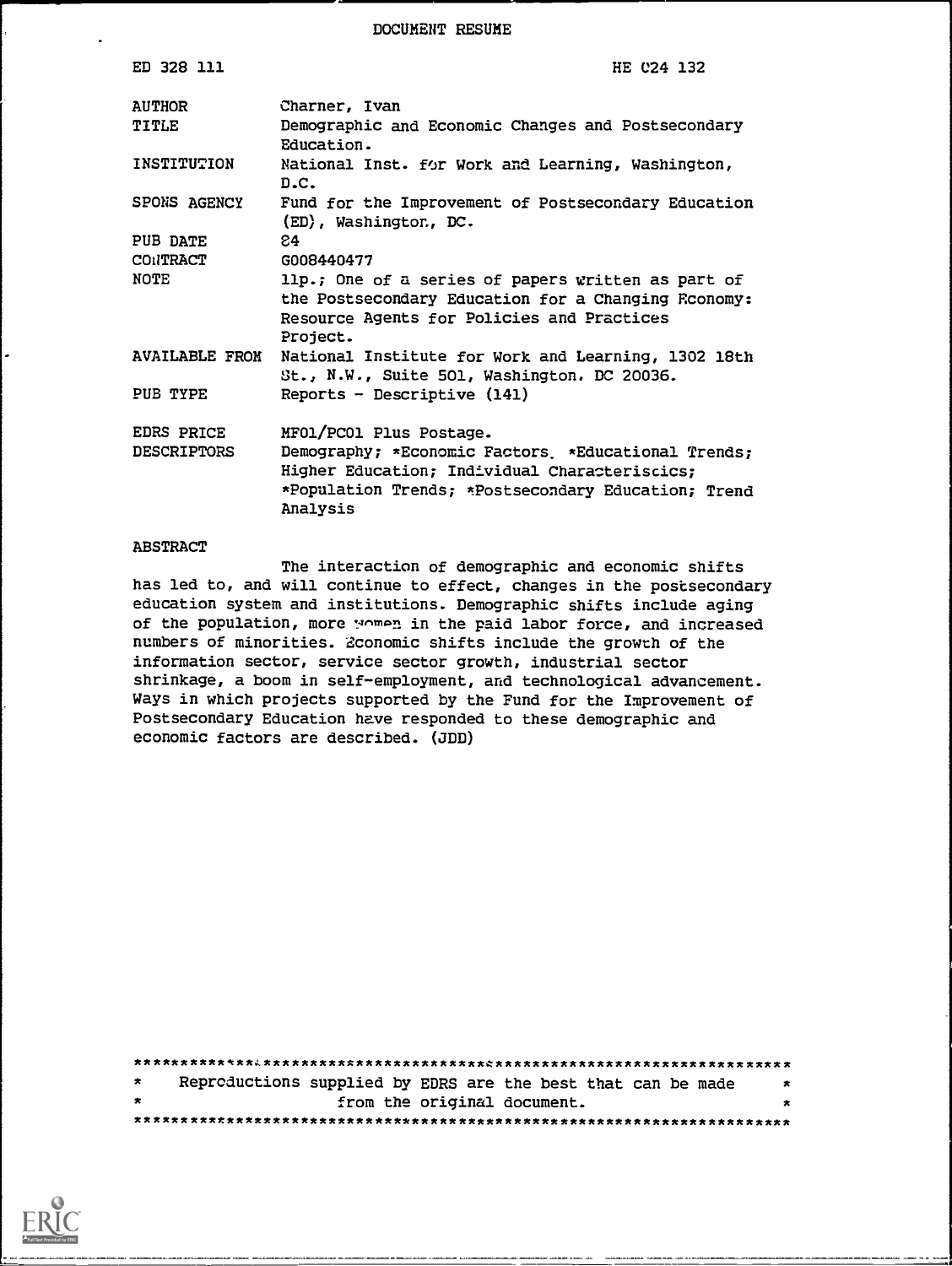

POSTSECONDARY EDUCATION EOR A FOR A CHANGING ECONOMY PROJECT

DEMOGRAPHIC AND ECONOMIC CHANGES AND FOSTSECONDARY EDUCATION

IVAN CHARNER

NATIONAL INSTITUTE FOR WORK AND LEARNING

U.S. DEPARTMENT OF EDUCATION<br>Office of Educational Research and Improvement **EDUCATIONAL RESOURCES INFORMATION<br>CENTER (ERIG)** EXThis document has been reproduced as<br>received from the person or organization<br>originating it.

D Minor changes have been made to improve<br>reproduction quality.

Points of view or opinions stated in this document do not inecessarily represent official<br>OERI position or policy

**SUMMER 1984** 

"PERMISSION TO REPRODUCE THIS MATERIAL HAS BEEN GRANTED BY

Æ

TO THE EDUCATIONAL RESOURCES **INFORMATION CENTER (ERIC)."** 

National Institute for Work and Learning 1302 18th Street, N.W., Suite 501, Washington, D.C. 20036 2

 $/32$ 024  $\frac{E}{L}$ RIC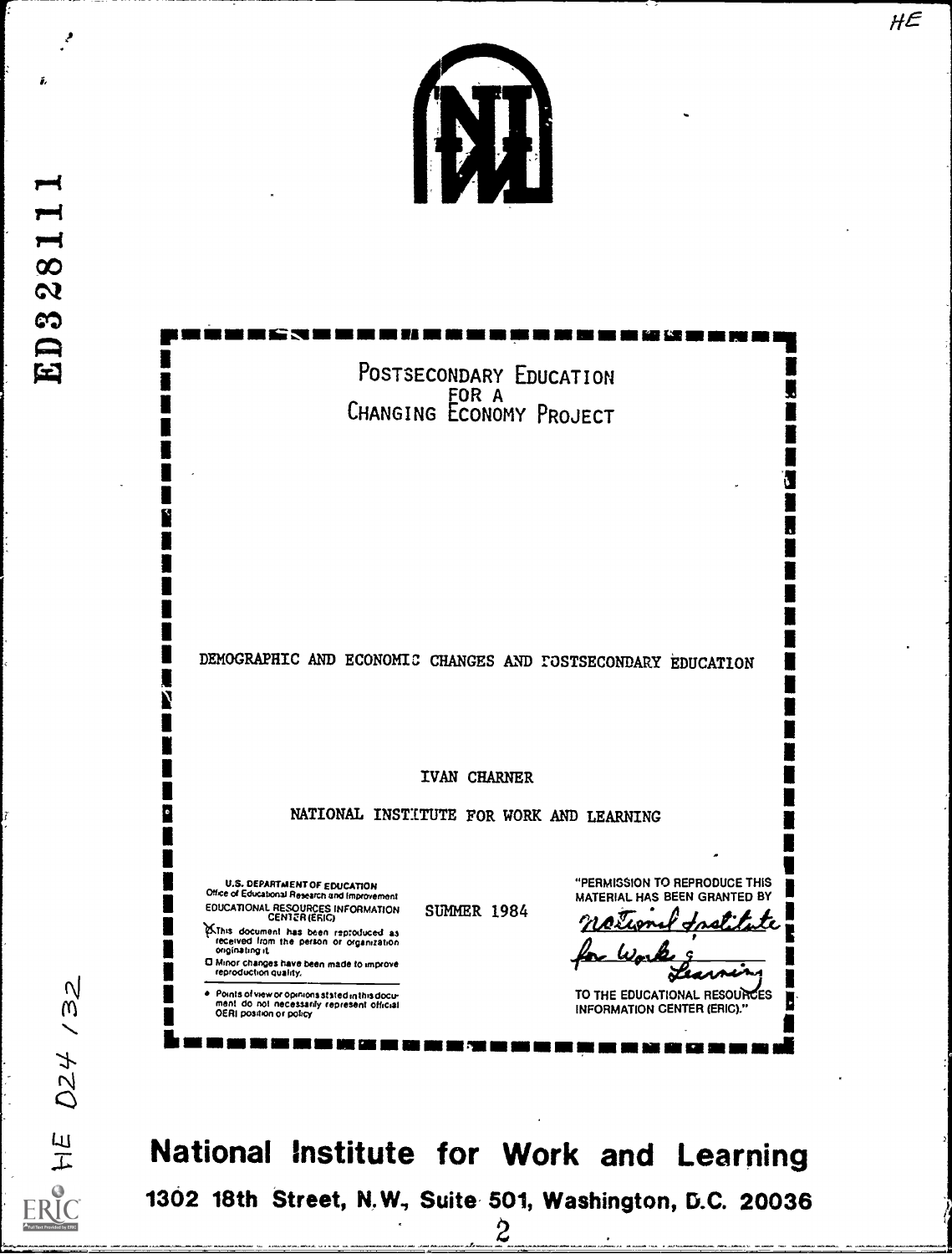## DEMOGRAPHIC AND ECONOMIC CHANGES AND POSTSECONDARY EDUCATION \*

Ivan Charner National Tnstitute for Work and Learning Summer 1984

Postsecondary education policies and practices are developed in response to a complex set of factors., As we have moved through the 20th Century a number of demographic and economic factors have changed. The interaction of these demographic and economic shifts is the force that has led to and will continue to effect changes in our postsecondary education institutions and system. These demographic and economic factors a:e discussed in terms of their trends and in terms of how a cluster of projects supported by the Fund for the Improvement of Postsecondary Education (FIPSE) have directly responded to them.

## Demographic Shifts

The direction of changes in the composition of the U.S. population and in the composition of its labor force has direct and indirect consequences for postsecondary education policies and practices.

Aging of the population. Since the baby boom of the  $1940$ 's and  $50'$ s, the U.S. population has been aging. The 1980's and 1990's will see the baby boom generation move into middle age, and by the year 2000 the median age of the U.S. citizenry will be almost 35. An estimated 187 million .dults 21 years old or older (an increase of 50 million over 1976) will comprise the population. It is not surprising that all of the FIPSE projects are concerned with the adult population. They represent the new group of

 $\star$ This is one of a series of papers written as part of the Postsecondary Education for a Changing Economy: Resource Agent for Policies and Practices Project of the National Institute for Work and Learning. Funding support for the project was provided by the Fund for the Improvement of Postsecondary Education under grant number G 008440477.

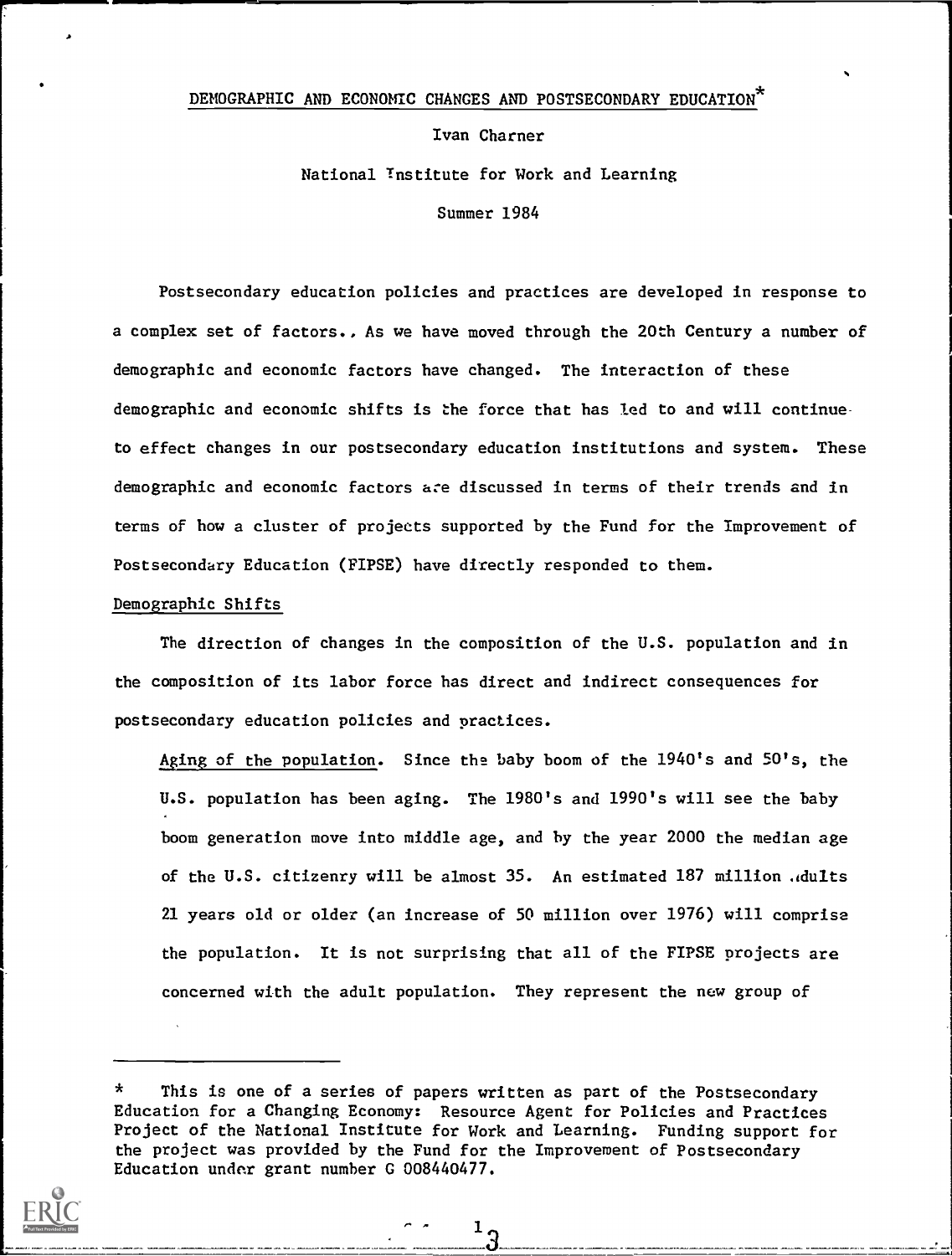students for postsecondary education today and far into the future. The projects are concerned with all types of adults, from young to old, and from those requiring basic literacy skills to those needing advanced scientific training.

More women in the paid labor force. The numbers and proportion of women in the paid labor force have been steadily increasing. It is estimated that women will comprise 65 percent of all new hires during the next ten years and half of the labor force by the end of this century. The READI project of the University of Idaho, recognizing this growth, has extended verbal, mathematical, and computer literacy training to rural adult women in Idaho. Adult women are one of the primary groups of learners served by the Rio Salado (AZ) Community College project which developed one-year AA degree curricula in a number of technological areas.

Ihcreased numbers of minorities. The proportion of Blacks and Hispanics in the U.S. workforce has been steadily increasing. By the year 2000 these two groups together will constitute almost one-quarter of the workforce. This increased proportion of minorities has been felt by service organizations, elementary and secondary schools, and postsecondary education and training. In direct response to high unemployment rates among its urban minority population and the need for economic revitalization on its eastside, the Charleston (South Carolina) Higher Education Consortium, with tne National Institute for Work and Learning (NIWL), developed the TECPLAY project. Housed in a neighborhood-centered Business Technology Center operated by Control Data Corporation, the project combines features of a neighborhood-based street academy (including a community-outreach person for recruiting and follow-up) with the operational control of the area's community college, the influential



2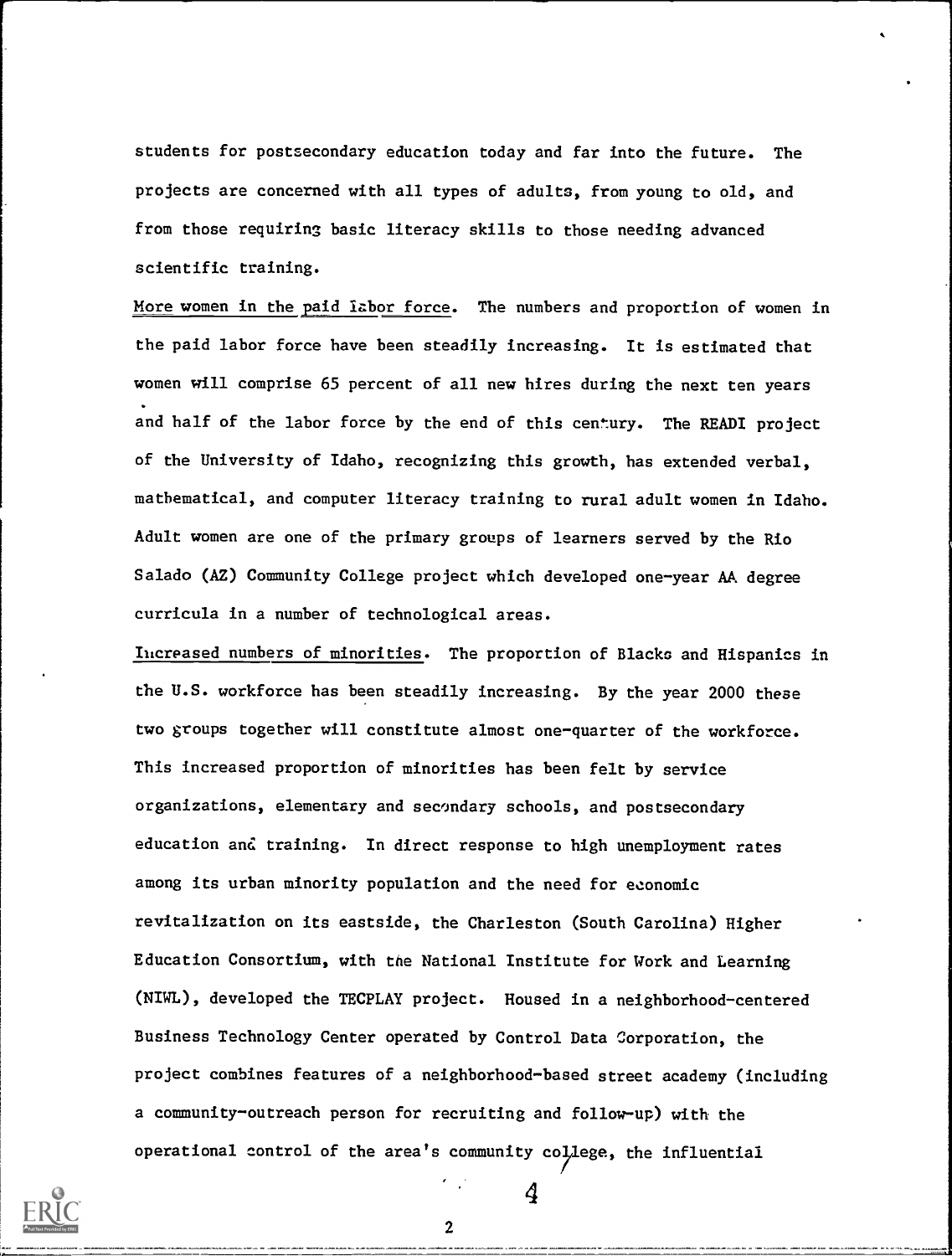political and financial support of city government, and the credibility of location in a small-business "incubator" facility. These environmental factors are combined with computer-assisted basic skills and G.E.D. curriculum (PLATO system) and small group career development and counseling to provide the "hi-tech/high-touch" support structure so crucial for motivating disadvantaged youth.

## Economic Shifts

Major economic shifts and the resulting changes in the employment sector have occurred over the past two decades and further shifts are expected through the first quarter of the next century. Some of these shifts have been or will be dramatic while others will be more gradual. What we produce, how we produce, the way we work, and the character of jobs are changing and will continue to change. While the speed of these changes has clear implications for postsecondary education policies and practices, it is the changes themselves that will have the major impact on the future directions of postsecondary education. In addition to economic shifts, new applied technologies have affected every sector in the labor force. The high technology revolution is all around us: in the office and at the workbench; in our communication, transportation and health care systems; and in our houses. The growth of these technologies is sure to continue, but the implications for employment, social relations, education, and personal development are yet to be fully recognized. Questions that are being raised about the implications include:

- o Will increases in computers result in greater free  $\nu$ iwe for educational and leisure pursuits and are people ready to handle these changes?
- o Will home offices and increases in cottage industries impact social relationships among adults?
- o Will mid-career adult workers be forced to return to school or to be trained in computer related skills?

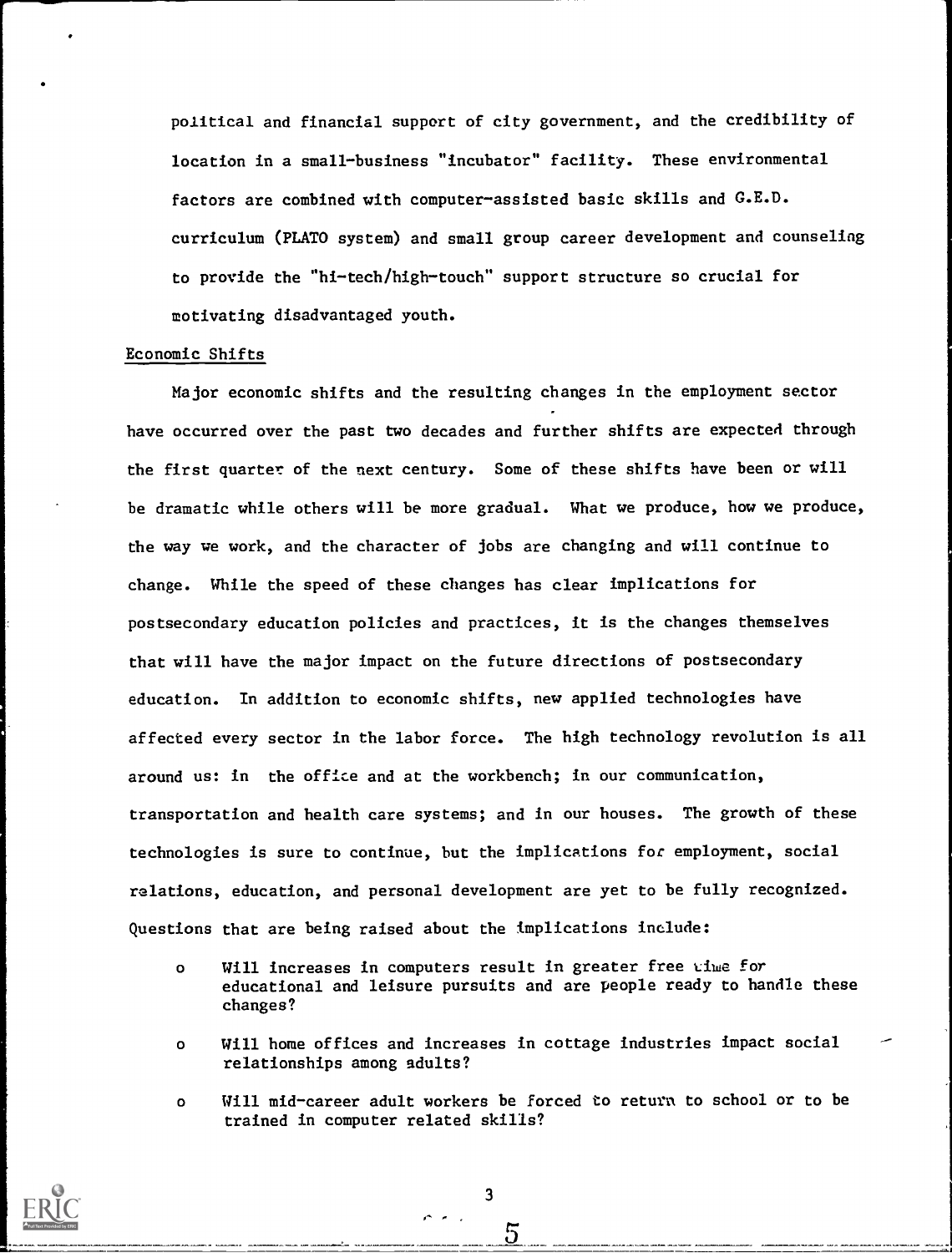Growth of information sector. In the late 1950's jobs in the informrtion sector, including the creation and transmission of information, became the principal sector of the U.S. labor force and the principal source of economic output. As che graph uuggests, the growth of this sector has been continuous since the late 1800's. About half of all workers ire employed in this soltor and while the slope of the curve is expected to level off, due to automation and other technological advances, this 'scctor is expected to remain the dominant employer into the next century.

The Four Sectors of the U.S. Labor Force by Percent 1860-1980



Source: Marc Porat, The Information Economy: Definition and Measurement, Office of Telecommunications Special Publication 77-12 (1), May 1977.

A number of the projects in the cluster are providing education and training to prepare adults for the information sector. The verbal, mathematical, and computer literacy training provided by the READI project will help rural adults qualify for new jobs in the information sector. Boston College, through its seminars and counseling, and the University of Michigan, through its Employment Transition Program, provide workers in changing industries (manufacturing and industrial) with information about

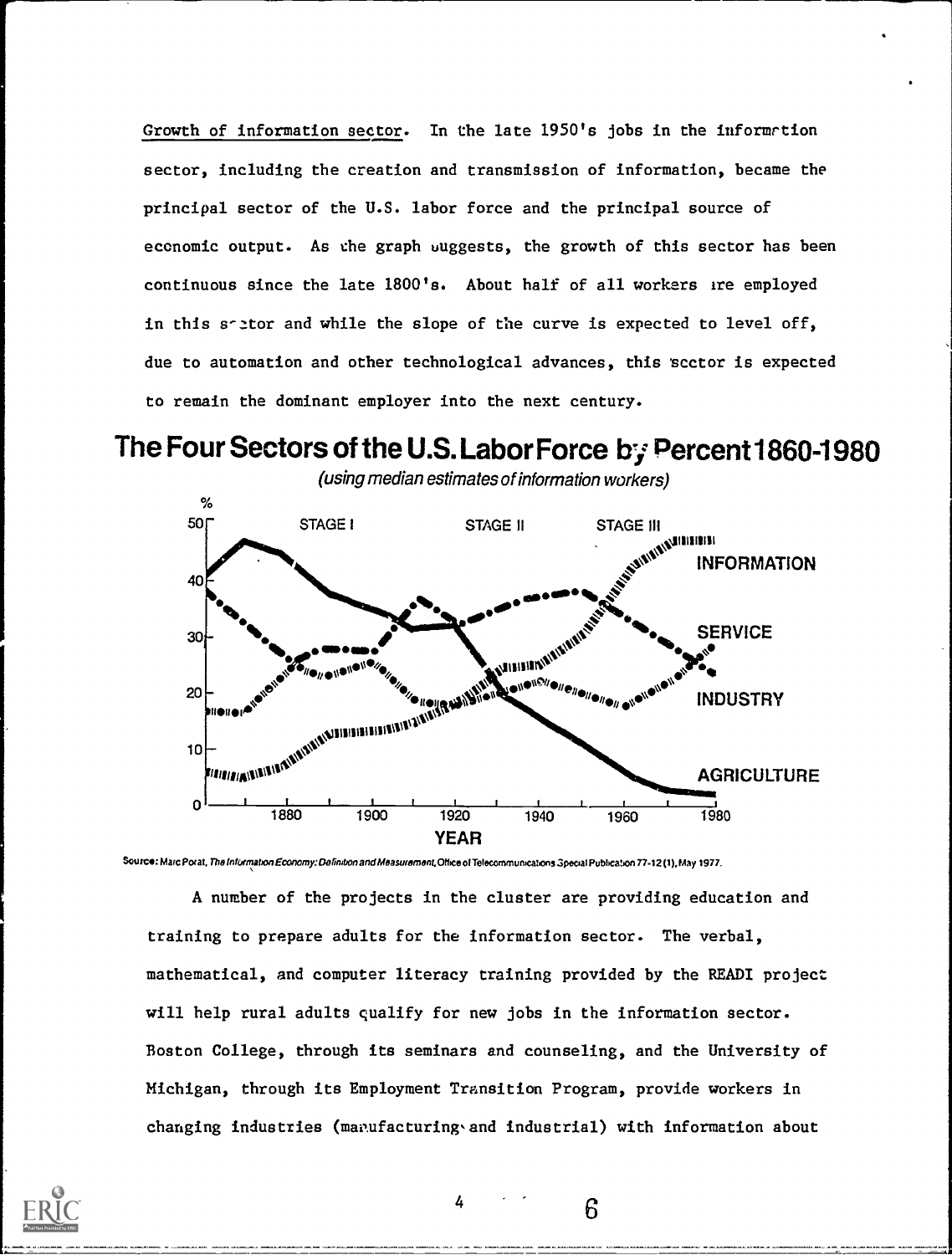retraining and employment opportunities in other sectors, including the information sector.

The TECPLAY project, St. Louis Community College's Metropolitan Re Employment Project, and Portland Community College's Small Business Development Center Model provide skills to individuals that will assist them in obtaining jobs or starting small businesses in the information as well as other sectors.

Service sector growth. As the graph also shovs, the service sector surpassed the industrial sector in the late  $1570's$ , becoming the second largest employer in the U.S. economy. Since most service jobs involve relatively unsophisticated, commonplace skills and knowledge, the service sector has always been the natural marketplace employer of last resort. The ready suppLy of displaced workers with limited employable skills will foster low wages in the service sector, and thus promote the general growth of servicerelated business. It should be noted that millions of people use service employment as a temporary transitional phase in their careers, while they acquire some form of retraining to qualify for work in more rewarding sectors of the economy. A number of the FIPSE cluster projects are providing information and skills to individuals for service sector jobs or for starting small businesses in the service sector.

Industrial sector shrinkage. The graph shows that employment in the industrial sector has been declining since the early 1950's, and the decline is expected to continue through the next decade. Due in large part to increased automation/*robotization*, improved operational procedures, and competition from developing countries with "cheap" labor nosts, this sector is expected to employ only 11-12 percent of the workforce by the mid 1990's. The automobile, steel, clothing, and supportive industries have

--



t

 $\sigma_{\rm{eff}}/\sigma_{\rm{eff}}$ 57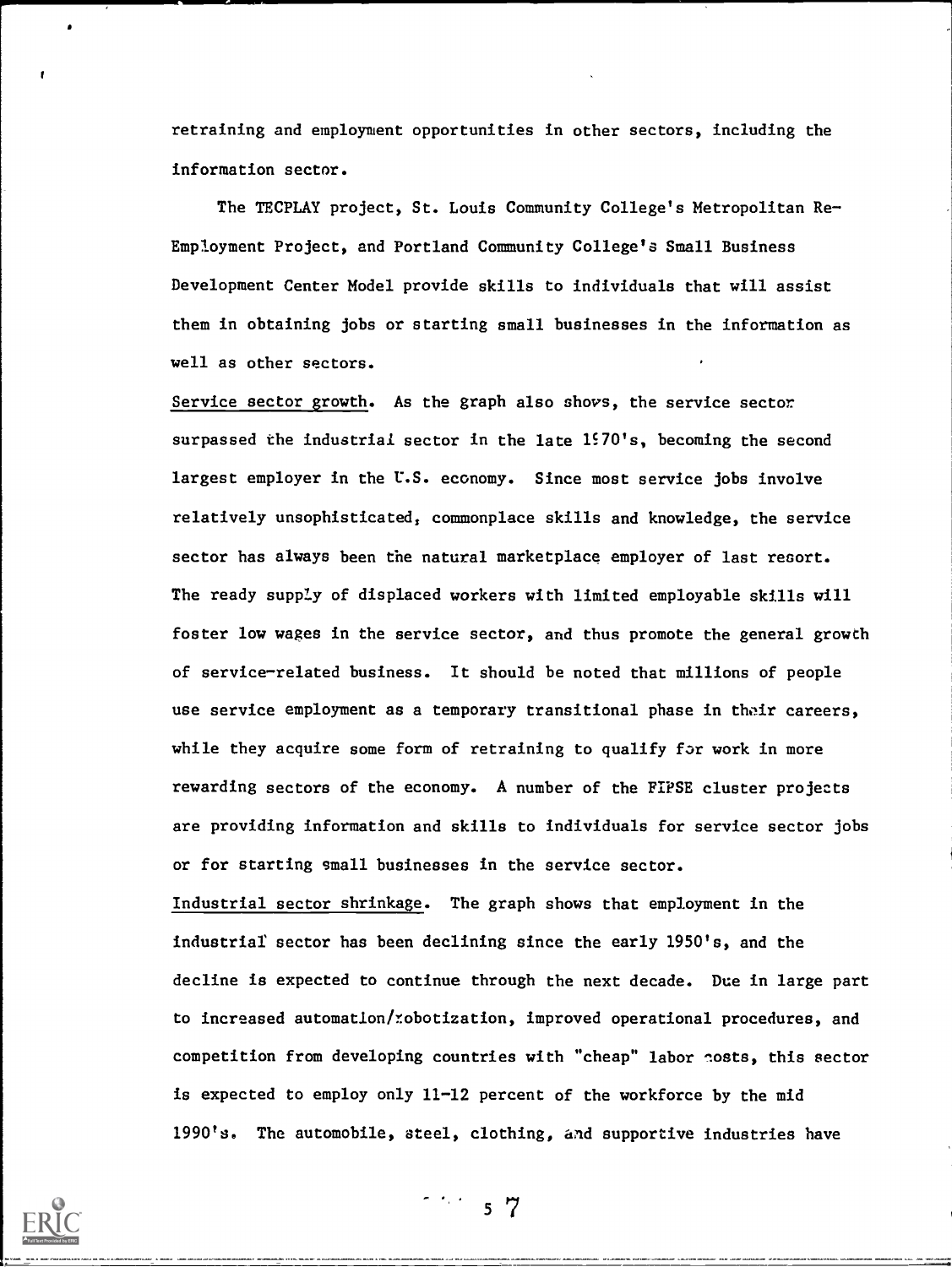been affected by the growing trend of increased importing which has led to large numbers of displaced or dislocated industrial workers. Boston College, the University of Michigan, and St. Louis Community College have developed programs to respond to the needs of displaced industrial workers.

The Loston College project ties new training for industrial and manufacturing workers to an understanding of structural changes in technology and the organization of industry. The training is linked to economic revitalization in the region. The University of Michigan project offers a wide array of information and services to industrial workers facing displacement, including labor market information, skills and interest assessment, retraining information, educational information, support services, and peer support networks. St. Louis Community College through a partnership of business, education, labor, and government provides outplacement services to laid-off workers. Services include counseling, retraining, job search, interviewing, job information, and career planning. The project also provides services to businesses anticipating lay-offs. The NAPIC prrject fosters partnerships between Private Industry Councils and postsecondary educational institutions in six local communities to plan and implement job training programs for dislocated workers. At each site, services provided through the partnerships include labor market information, support services, or education and retraining for dislocated workers.

Boom in self employment. Self employment, which reached a low of seven percent in 1970, has been on the rise since then and is expected to continue to grow. The growth of the information and service sectors will reinforce this rise through information and service entrepreneurs. It is projected that self employment will double by the year 2000 from its low



6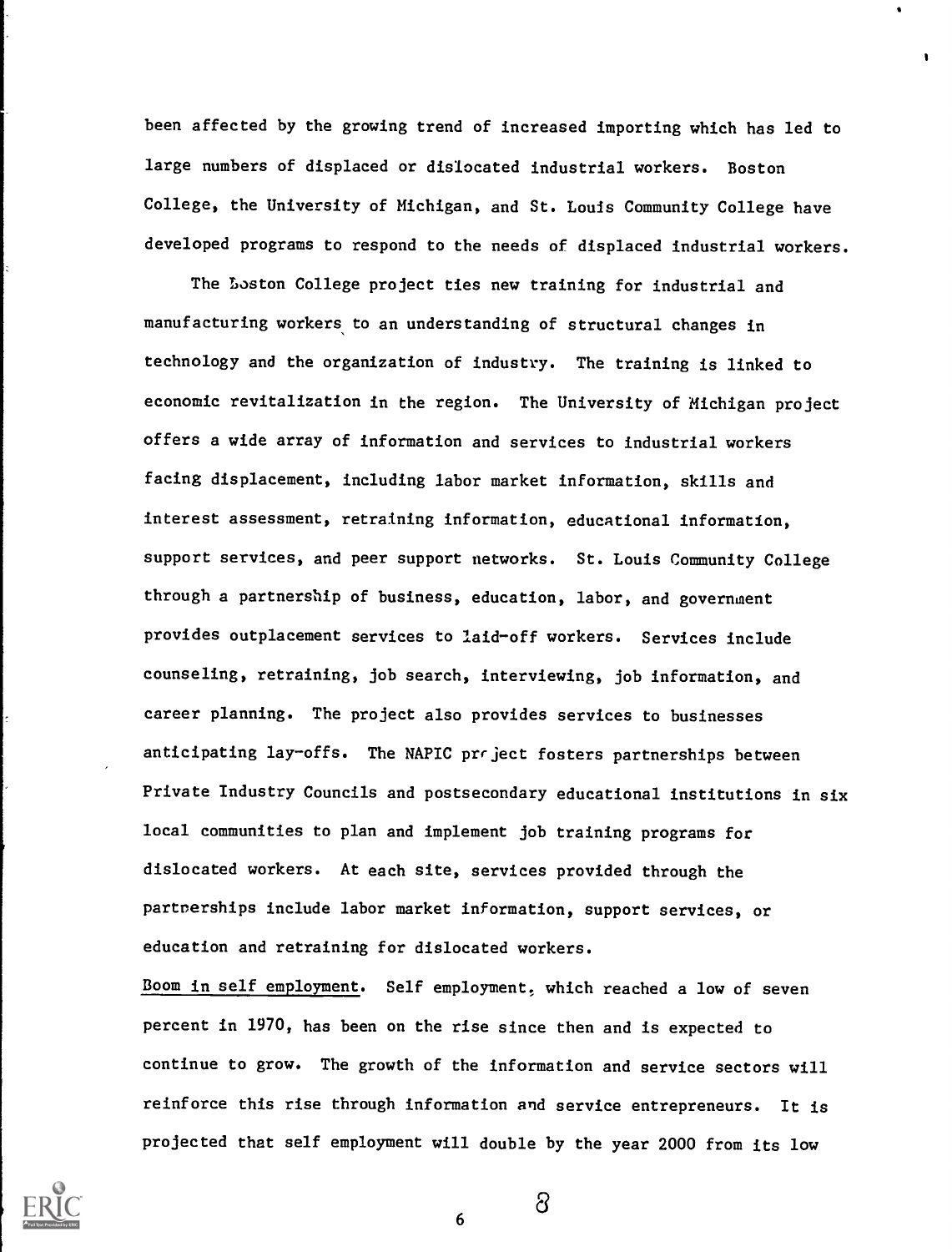point of 1970. This growth is due, in part, to changes in other sectors. As mid-level, mid-career workers are laid off or not promoted they will be "forced" to enter self employment in new venture enterprises. The computer software and support industries are a clear example of this growing phenomenon.

The Portland Community College Small Business Development Center model, developed through a consortium of business, education, and government, ia providing multiple services to small business entrepreneurs. In addition to an innovative curriculum in small business skills, the Center provides rental space for small businesses and office and support services. Small business entreprenuers are educated, trained, and assisted by the Center in developing their own small businesses. Technology. Robotization, CAD/CAM systems, and other new manufacturing/industrial technologies are projected to eliminate 5-7 million jobs (mostly blue collar) before the turn of the century. Information/communication technologies, are expected to eliminate 7-12 million white collar positions. The total loss of jobs is projected to be between 15 and 20 million by the year 2000. At the same time, the production of these new technologies will create 2-3 million new jobs, while positions related to the maintenance and repair of these new technologies will generate an additional 4-5 million high technology service positions. Thus, the replacement of lost win new jobs is not projected to be one-for-one. The introduction of these new applies technologies into the workplace generates greatly increased demands for training and development in two ways: 1) displaced workers must be retrained for re-employability; and 2) employees who are provided with new technologies must be trained in their use.

 $7.77$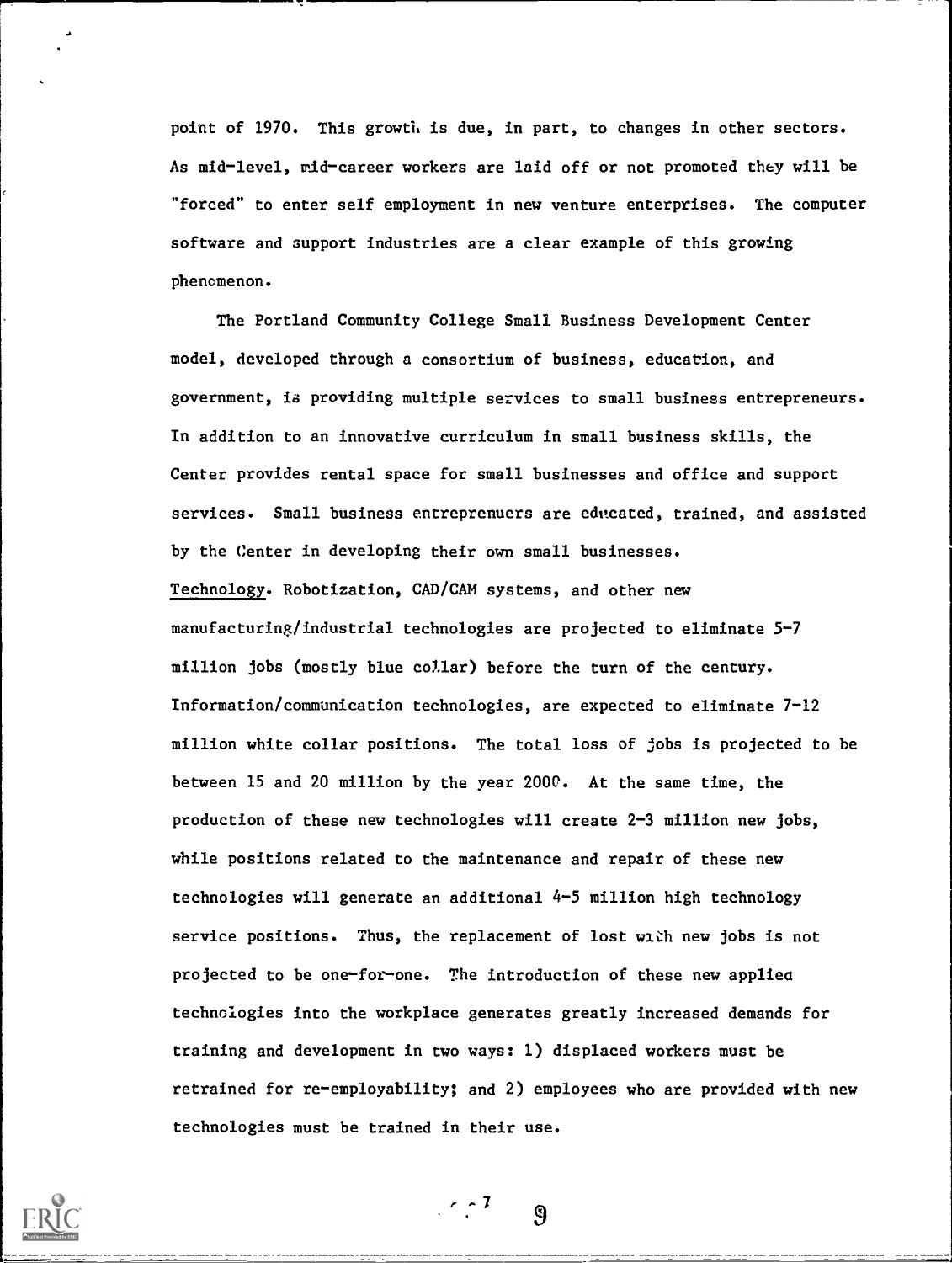A number of the FIPSE cluster projects have responded to this increased demand. The Boston College, the University of Michigan, and the St. Louis Community College projects are providing retraining or information on retraining for displaced or "at risk" workers. The University of Idaho is offering computer literacy to rural adults through its READI project. San Diego State University, through innovative refresher and updating courses, is offering educational upgrading to scientifically trained personnel in local high technology industrial firms. Late afternoon and evening postbaccalaureate certificate programs in Recombinant DNA Technology and Modern Analytical Chemistry are examples of state-of-the-art educational opportunities recently designed and now available for professional development to scientists in the community.

The New Hampshire ContinuIng Education Network involves businesses and industry in the act:Ive planning, decision making, and coordination of education programs in the state. Twenty-two colleges have joined together to offer education and training programs to workers both "on" and "off" camrus. A request for proposal process was developed to provide information on the course or program being requested. Many of these were in new technology areas.

The New England Board of Higher Education is educating state legislators on the critical importance of higher education in responding to economic development based on high-technology industries and knowledge intensive services. The ultimate goal of the project is more enlightened financial policies developed by state legislatures in the future. Policies that will assist students, higher education R&D, and economic development.